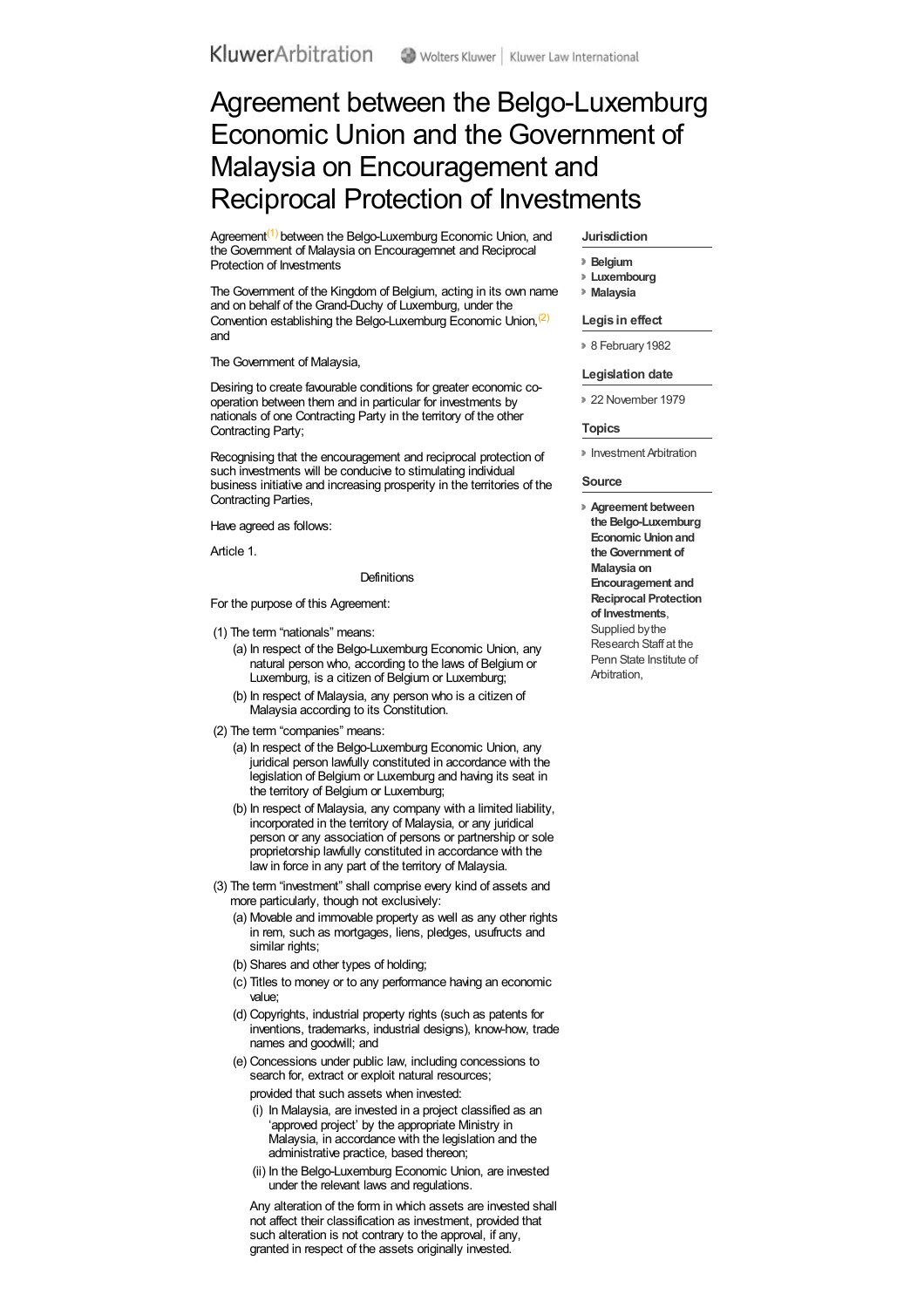(4) The term "returns" shall mean the amounts yielded by an investment, and in particular, though not exclusively, shall include profits, interests, capital gains, dividends, royalties or fees.

Article 2.

# Promotion of Investments

(1) Each Contracting Party shall in its territory promote as far as possible the investments bynationals and companies of the other Contracting Party and admit such investments in accordance with its legislation.

(2) In particular each Contracting Party shall facilitate the granting of the necessary permits, in connection with such investments and with the carrying out of contracts of licence and technical assistance, both commercial and administrative, as well as with the activities of consultants and other qualified persons.

Article 3.

## Protection of Investments

(1) Each Contracting Party shall, within its territory, ensure full protection to the investments made in accordance with its legislation by nationals or companies of the other Contracting Party and shall not impair by unjustified or discriminatory measures the management, maintenance, use, enjoyment, extension, selling or liquidation of such investments.

(2) All investments, made by nationals or companies of one of the Contracting Parties shall enjoy fair and equitable treatment, in the territory of the other Contracting Party.

This treatment shall be no less favourable to that granted to nationals or companies of the most favoured nation and may in no case be less favourable than that recognised by international law.

(3) Notwithstanding the provisions of paragraphs (1) and (2) of this article, the treatment and protection referred to in the said paragraphs shall not include privileges which may be extended by either Contracting Party by virtue of agreements regarding the formation of a union for customs, trade, tariff or monetary matters.

Article 4.

# Expropriation

(1) Investments of nationals or companies of either Contracting Party shall not be nationalised, expropriated or subjected to measures having effect equivalent to nationalisation or expropriation in the territory of the other Contracting Party except for a public purpose and against prompt, adequate and effective compensation. Such compensation, which shall be freely transferable, shall amount to the actual value of the investment expropriated either on the day immediately preceding the day on which the measure was taken or on the day immediately preceding the day on which the impending measure became public knowledge. The measures of expropriation shall be determined by due process of law in the territory of the Contracting Party in which the investment has been expropriated.

(2) Where a Contracting Party expropriates the assets of a company which is considered as its own company pursuant to paragraph (2) of Article 1 of this Agreement, and in which nationals or companies of the other Contracting Party own shares, it shall ensure that the provisions of paragraph (1) of this Article are applied to the extent necessaryin respect of the shareholders of such a company.

(3)

- (a) The measures of nationalisation, expropriation or other measures havingeffect equivalent to nationalisation or expropriation shall not be discriminatory.
- (b) The treatment referred to in paragraphs (1) and (2) of this Article shall not be less favourable than that accorded to nationals or companies of the most favoured nation.

Article 5.

#### **Transfers**

(1) Subject to its laws and regulations, each Contracting Party in whose territoryinvestments have been made by nationals or companies of the other Contracting Party, shall without undue delay allow the free transfer of: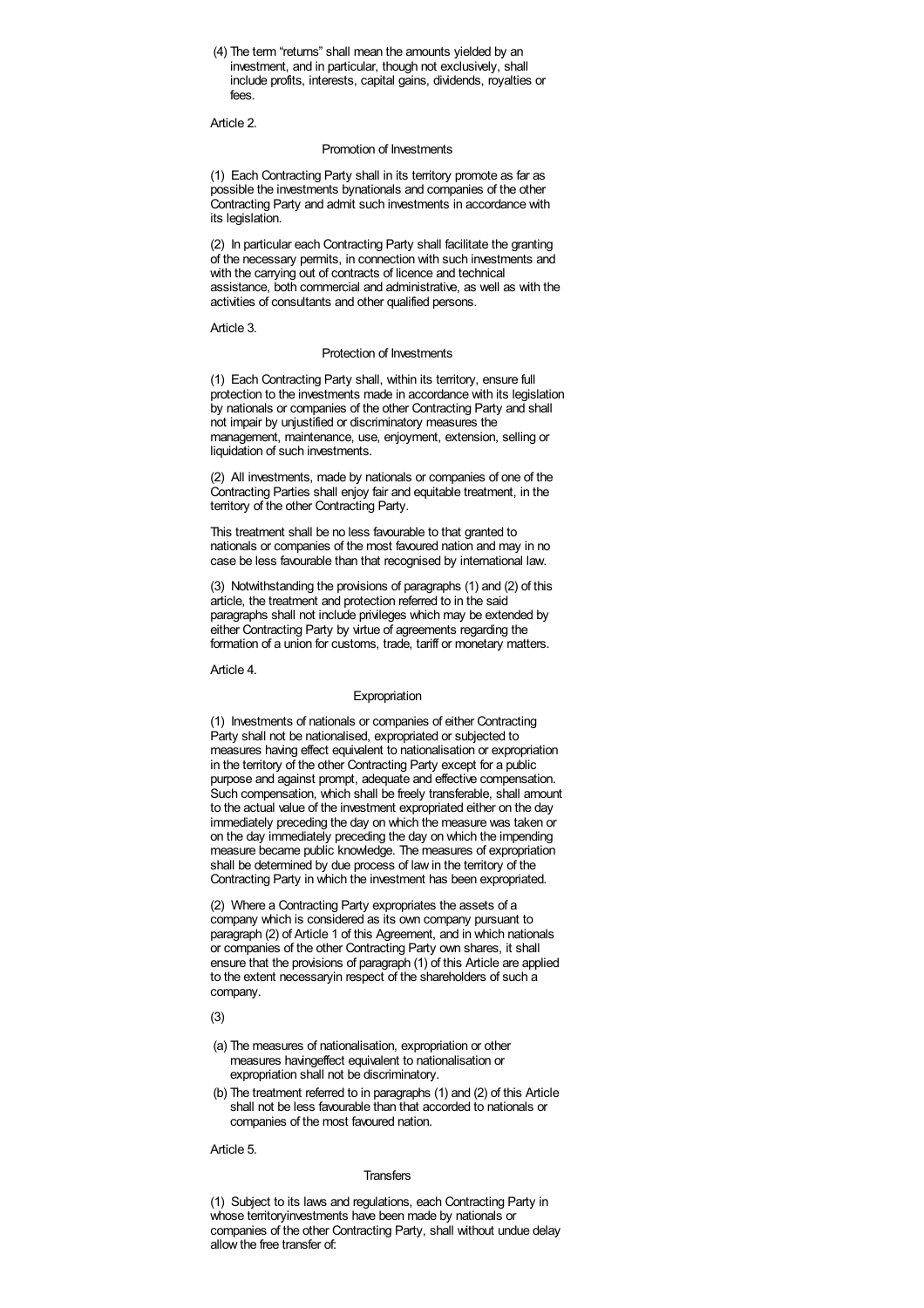- (a) Interest, dividends, benefits and other current returns;
- (b) Amortisation and contractual repayment of foreign loans for which Exchange Control approval has been obtained;
- (c) Amounts assigned to cover expenses relating to the management of the investment;
- (d) Additional contribution of capital necessary for the maintenance or development of the investment;
- (e) Royalties and other payments deriving from right of licence and commercial, administrative or technical assistance.

(2) The treatment referred to in paragraph (1) of this Article may not be less favourable than that accorded to the nationals of a third state who are in a similar situation.

Article 6.

#### Exchange Rates

(1) The transfers referred to in Articles 4 and 5 shall be effected at the exchange rates prevailing on the day the transfer is made.

(2) The rates of exchange and bank charges shall be determined by the respectivebanking system in the territory of each of the Contracting Parties and such rates and bank charges shall be fair and equitable.

Article 7.

## Subrogation

(1) Where one Contracting Party, or any public institution of the said ContractingParty, has granted any financial security against non-commercial risks in respect of an investment by nationals or companies in the territory of the other Contracting Party and payment has been made by the first Contracting Party or any public institution of this Party to its nationals or companies, the other Contracting Party shall recognise the rightsof the first Contracting Party or any public institution of such Contracting Party by virtue of the principle of subrogation to the rights of the investor.

(2) Any such payment made by one Contracting Party or any public institution of the said Contracting Party, to its nationals in pursuance of this Agreement shall not affect the right of the nationals to take proceedings to the International Centre for Settlement of Investment Disputes in accordance with Article 10 of this Agreement, nor shall it affect the right of the said nationals to carry on the proceedings until the dispute is settled.

Article 8.

# Other Obligations

In the event of any matter being provided in this Agreement, being provided as well in the national legislation of either of the Contracting Parties, no provision of this Agreement shall prevent nationals or companies of either of the Contracting Parties who possess investments in the territory of the other Contracting Party from availing itself of the more favourable provisions.

Article 9.

## Special Agreements

Investments effected as a result of a special agreement between either Contracting Party and the investors of the other Contracting Party shall be governed by the provisions of this Agreement as well as by the provisions of the said special Agreement.

Article 10.

## Reference to the International Centre for Settlement of Investment **Disputes**

(1) Any dispute arising directly out of an investment, between either Contracting Party and a national of the other Contracting Party shall, as far as possible, be settled amicably between the Parties to the dispute.

(2) If any such dispute cannot be so settled within three months of a written notification of a sufficiently detailed claim, the dispute shall upon the request of the nationals of either of the Contracting Parties be submitted for conciliation or arbitration to the International Centre for Settlement of Investment Disputes, established by the Convention on the Settlement of Investment Disputes between States and Nationals of other States, opened for signature at Washington on 18th March, 1965.<sup>[\(1\)](#a0033)</sup> For this purpose, each Contracting Party, by this Agreement irrevocably consents in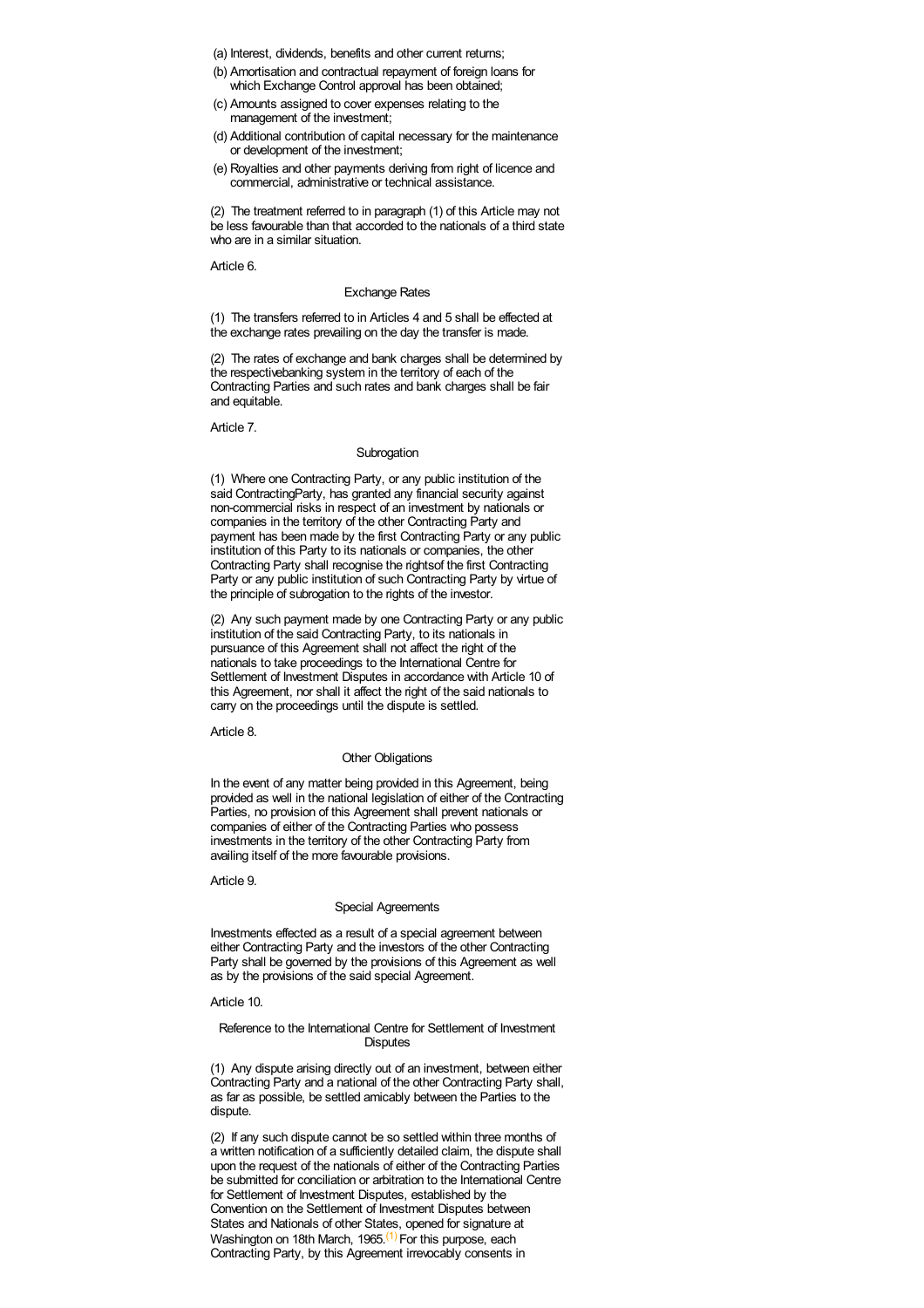advance to submit any such dispute to this Centre.

This consent implies renunciation of the requirement that the internal administrative or judicial resorts should be exhausted.

(3) A Contracting Party which is a party to a dispute shall not, at any stage of conciliation or arbitration proceedings or enforcement of an award, raise as an objection the fact that the nationals, which is the other party to the dispute, have received in pursuance of an insurance policy an indemnity in respect of some or all of its losses.

Article 11.

Disputes as to Interpretation between the Contracting Parties

(1) Any dispute between the Contracting Parties concerning the interpretation or application of this Agreement shall, as far as possible, be settled through diplomatic channels.

(2) If any such dispute cannot be so settled, it shall upon the request of either Contracting Party be submitted to arbitration. The arbitral tribunal (hereinafter called "the tribunal") shall consist of three arbitrators, one appointed by each Contracting Party and the third, who shall be the Chairman of the tribunal, appointed by agreement of the Contracting Parties.

(3) Within two months of receipt of the request for arbitration, each Contracting Party shall appoint one arbitrator, and within two months of such appointment of the two arbitrators, the Contracting Parties shall appoint the third arbitrator.

(4) If the tribunal shall not have been constituted within four months of receipt of the request for arbitration, either Contracting Party may, in the absence of any other agreement invite the President of the International Court of Justice to appoint the arbitrator or arbitrators not yet appointed. If the President is a national of either Contracting Party or if he is unable to do so, the Vice-President may be invited to do so. If the Vice-President is a national of either Contracting Party or if he is unable to do so, the Member of the International Court of Justice next in seniority who is not a national of either Contracting Party may be invited to make the necessary appointments, and so on.

(5) The tribunal shall establish its own rules of procedure.

(6) The tribunal's decision shall be final and the Contracting Parties shall abide by and comply with the terms of its award.

(7) Each Contracting Party shall bear the costs resulting from the appointment of its own member of the tribunal and of its representation in the arbitration proceedings; the costs resulting from the appointment of the office of the Chairman and the remaining costs shall be borne in equal parts by the Contracting Parties. The tribunal may, however, in its decision direct that a higher proportion of costs shall be borne by one of the two Parties, and this award shall be binding on both Parties.

Article 12.

#### Application of Agreement

This Agreement shall apply to investments made in the territory of either Contracting Party in accordance with its legislation or rules or regulations by nationals or companies of the other Contracting Party prior to as well as after the entry into force of this Agreement.

Article 13.

## Entry into Force and Duration

(1) This Agreement shall enter into force on the date of exchange of instruments of ratification.

(2) Subject to the following paragraphs, this Agreement shall remain in force for a period of ten years.

(3) Unless either of the Contracting Parties notifies the other Contracting Party through diplomatic channels the former's confirmation of the expiry of this Agreement at least six months before the end of the said ten years, this Agreement shall be automatically renewed for further periods of five years at a time. Either Contracting Party may, by giving at least six months' notice, terminate this Agreement in respect of any five years period subsequent to the first ten years mentioned in paragraph (2) of this Article.

(4) On expiry or termination of this Agreement investments made while the Agreement was in force shall continue to enjoy protection